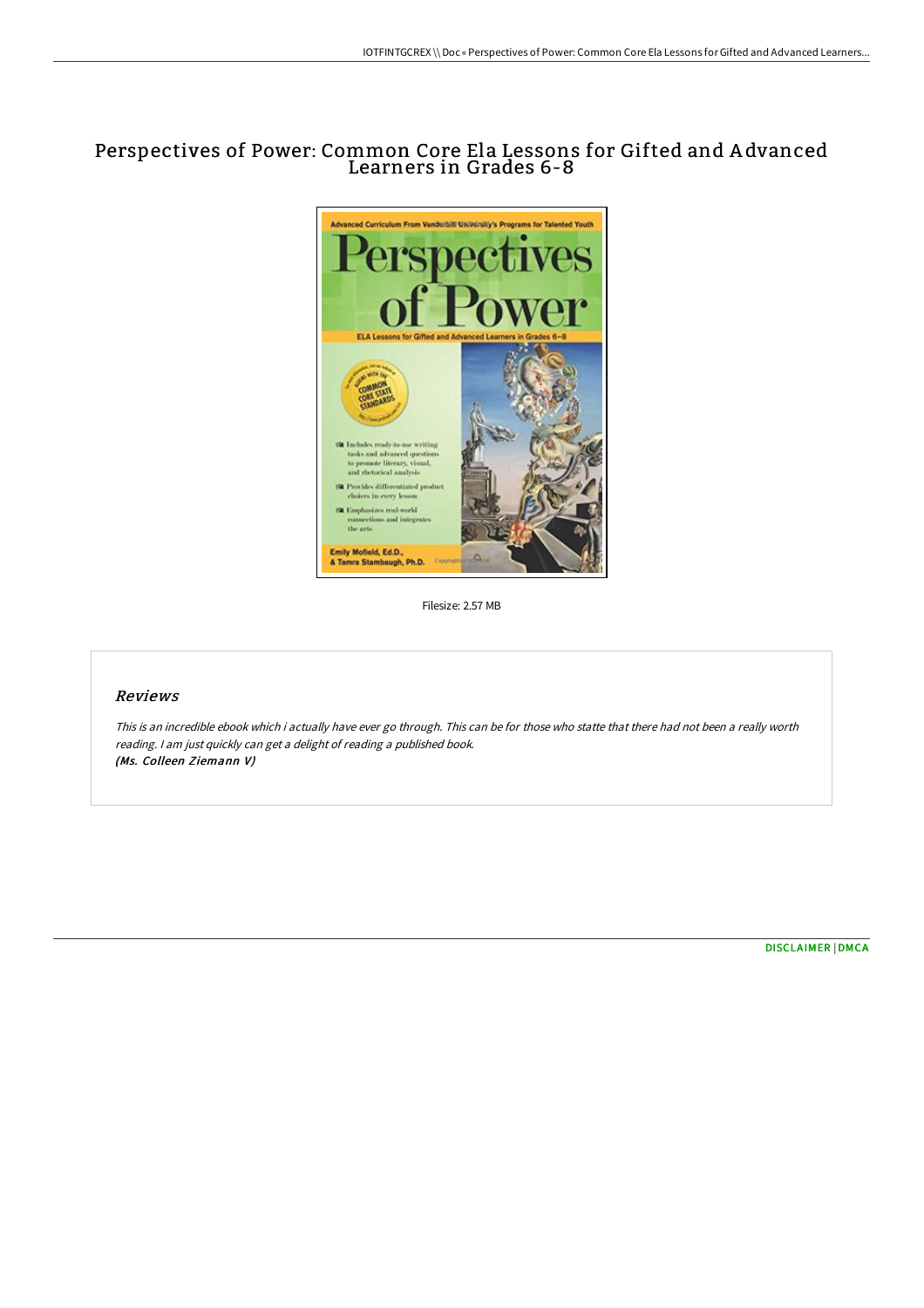## PERSPECTIVES OF POWER: COMMON CORE ELA LESSONS FOR GIFTED AND ADVANCED LEARNERS IN GRADES 6-8



To get Perspectives of Power: Common Core Ela Lessons for Gifted and Advanced Learners in Grades 6-8 eBook, you should access the web link listed below and download the file or gain access to other information which might be relevant to PERSPECTIVES OF POWER: COMMON CORE ELA LESSONS FOR GIFTED AND ADVANCED LEARNERS IN GRADES 6-8 book.

Prufrock Press, United States, 2015. Paperback. Book Condition: New. 280 x 217 mm. Language: English . Brand New Book. Perspectives of Power explores the nature of power in art, literature, historical documents, and poetry. In this unit, developed by Vanderbilt University s Programs for Talented Youth, students will explore the power of oppression; the power of the past, present, and future; and the power of personal response by engaging in simulations, skits, art projects, literary analyses, Socratic seminars, debates, and creative writing. Texts illuminate content extensions related to the bystander effect, social class structure, game theory, the use and abuse of technology, cultural conflict, the butterfly effect, women s suffrage, and surrealism--all pertaining to power. The unit features texts from Emily Dickinson, William B. Yeats, and Charles Perrault; art from Moyo Okediji and Salvador Dali; and speeches by Elie Wiesel, Susan B. Anthony, and John F. Kennedy. As a result from the learning in the unit, students will be able to examine powerful influences in their own lives and take on power in personal responsibility.

Ð Read Perspectives of Power: Common Core Ela Lessons for Gifted and [Advanced](http://digilib.live/perspectives-of-power-common-core-ela-lessons-fo.html) Learners in Grades 6-8 Online B [Download](http://digilib.live/perspectives-of-power-common-core-ela-lessons-fo.html) PDF Perspectives of Power: Common Core Ela Lessons for Gifted and Advanced Learners in Grades 6-8